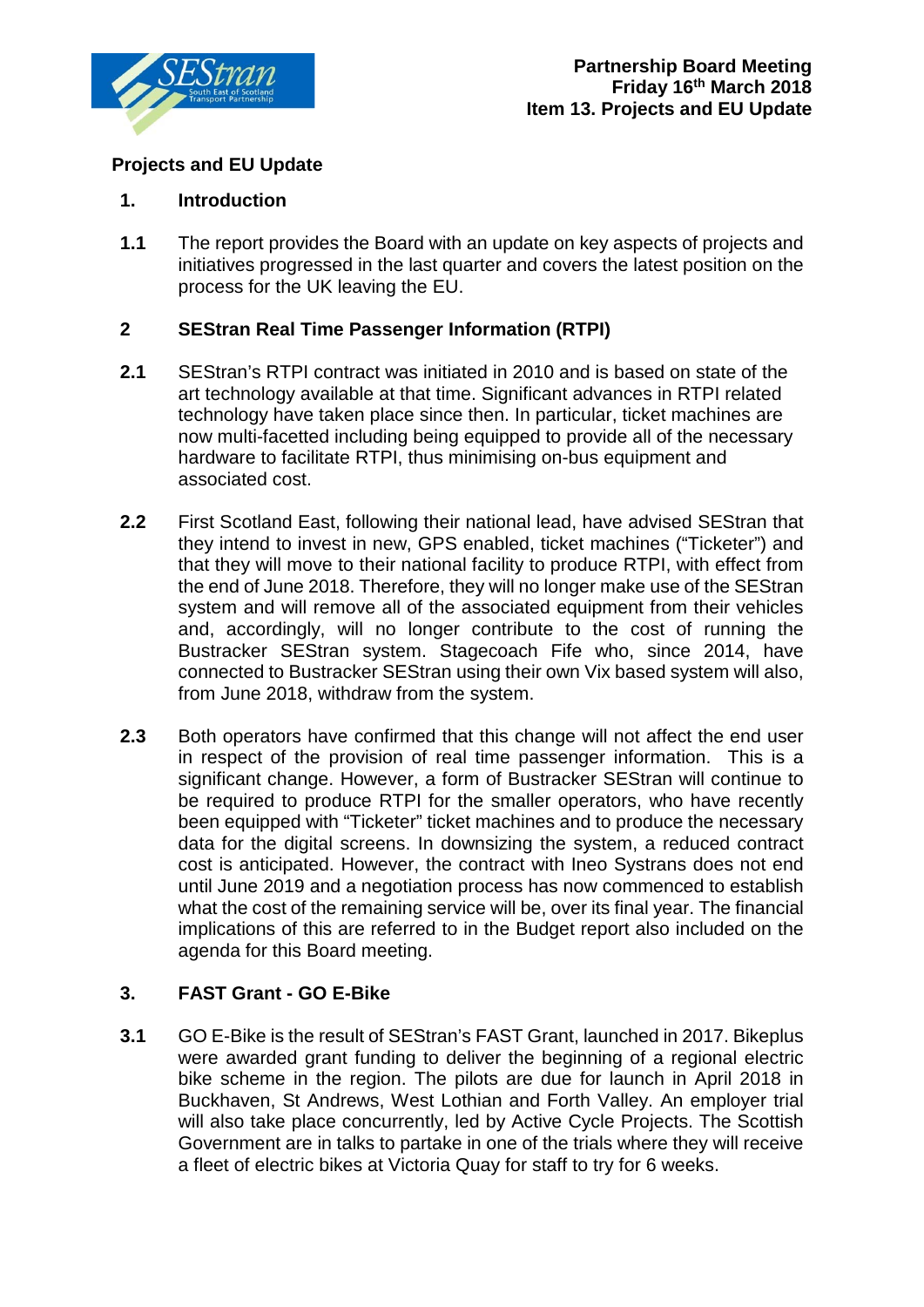- **3.2** Sustrans have been awarded, through a tender process, funding from the EU project REGIO MOB to monitor GO E-Bike and carry out two regional active travel audits which align with the REGIO MOB project.
- **3.3** SEStran will also look to expand the project in 2018/19, with an application to the Low Carbon Travel and Transport Fund for an additional £600,000 with the potential to add an additional 12 e-bike hubs.

#### **4. European Projects Update**

- **4.1 'SocialCar'** aims to integrate public transport information, car-pooling and crowd sourced data in order to provide a single source of information for the traveller to compare multiple options/services.
- **4.2** Final testing of the app was conducted throughout November and December of 2017. A subsequent Focus Group feedback session was held in January 2018. Feedback from each of the test sites will now be collated by SocialCar project partners, Aberdeen University and FIT Consultancy. The SocialCar final conference is to be held alongside the TRA conference in Vienna in April 2018. Prior to this SEStran will host a stakeholder meeting to address potential business cases for SocialCar post project completion.
- **4.3 'SHARE-North'** addresses the concept of 'Shared Mobility' and looks at the development, implementation and promotion of Car Clubs, Bike Sharing and Car Sharing. The planned living labs will integrate modern technology with activities to support changes in mobility behaviour. The objectives are: resource efficiency, improving accessibility (incl. non-traditional target groups), increased efficiency in the use of transport infrastructure, reduction of space consumption for transport, improving quality of life and low carbon transport.
- **4.4** Funding from SHARE-North will be used to support the implementation of the GO e-bike scheme at the end of March, as mentioned in item 3 of this report. The next partner meeting is due to be held in Bergen in May 2018.
- **4.5 REGIO-MOB** aims to promote "learning, sharing of knowledge and transferring best practices between the participating regional and local authorities to design and implement regional mobility plans (or Regional Transport Strategies) bearing in mind the stakeholders with regional relevance and contributing to the sustainable growth of Europe".
- **4.6** SEStran will be hosting a Dissemination Event on Thursday 22nd March 2018 at Radisson Blu hotel on the Royal Mile Edinburgh. The Event will be attended by the REGIO MOB partners and their political and technical stakeholders. Stakeholders from the SEStran region have been invited to learn more about the best practices being implemented in each region. Matthew Davis from Sustrans and Antonia Roberts from Bike Plus will be presenting on the policy landscape for active travel in our region and SEStran's regional GO e-bike scheme.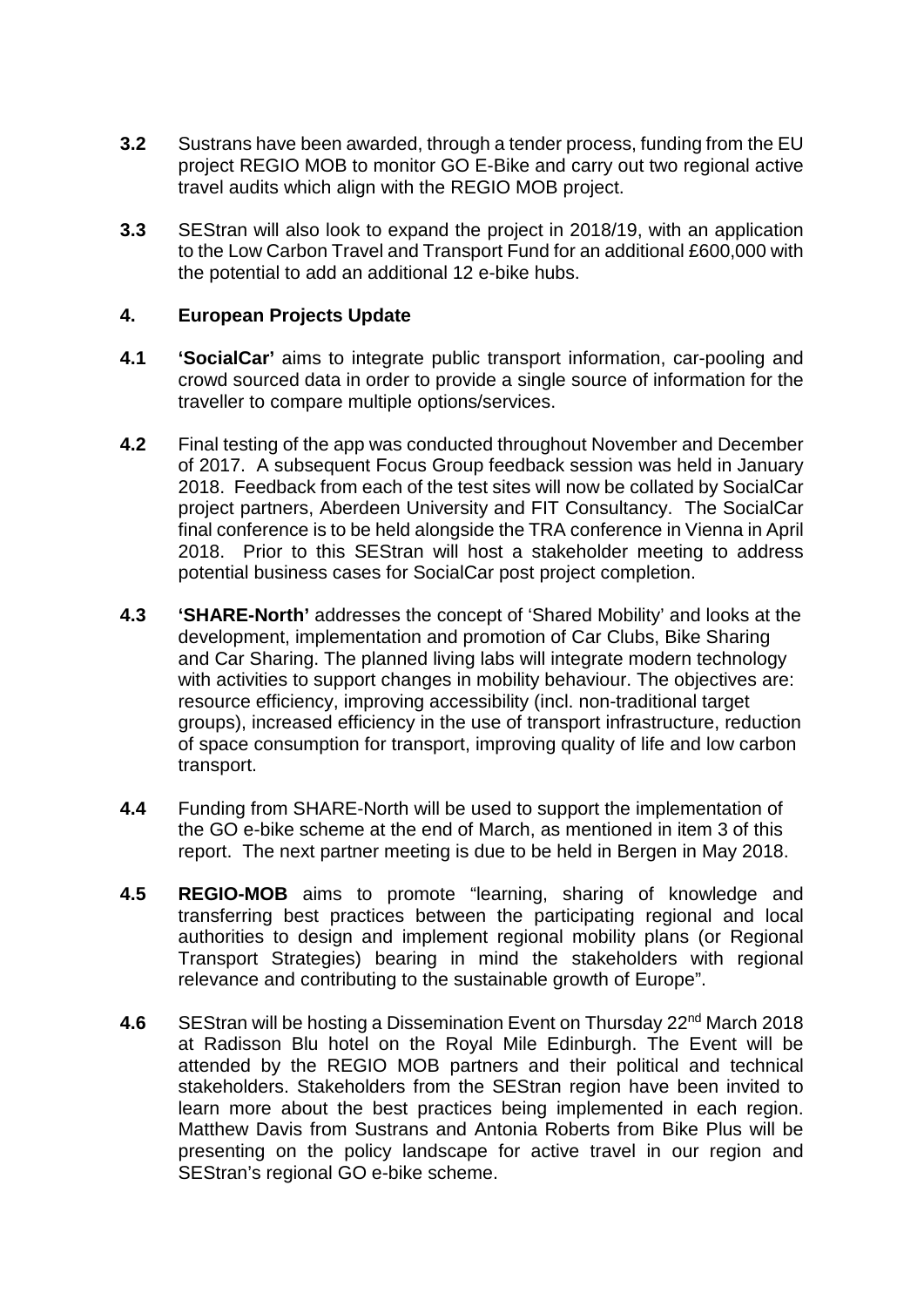- **4.7 SURFLOGH** aims to improve the role of logistics hubs in the network of urban logistics in the North Sea Region.
- **4.8** The first Steering Committee meeting was held on the 8<sup>th</sup> of February in Amsterdam. SEStran are leading on a work package with Napier TRI creating business models for urban freight hubs. SEStran will also be trialling a last mile delivery solution with e-cargo bikes in the region and are currently developing a proposal with a local cargo bike delivery company.

#### **5. Opportunities for New European Projects**

#### **5.1 Interreg, North Sea Region**

#### **5.1.1 CONNECT**

SEStran has been invited to participate in the CONNECT project. Currently, the Trans-European Network-Transport (TEN-T) policy is putting a strong focus on the development of the Core Network: The whole trade and business network is not only depending on its major nodes but also on its hinterland and feeder connectivity. To raise the efficiency of transport flows in a holistic approach, the project will thus include both major and regional intermodal nodes to establish learning opportunities. The overall objective is to support smart intermodality growth in the NSR through efficiency enhancements. The project focuses on:

- implementation of new smart IT processes and IT-working tools (smart intermodality),
- developing strategies for smart efficiency enhancements (smart involvement)

The second stage project application was submitted in February 2018 and the outcome is awaited.

### **5.2 Horizon 2020**

#### **5.2.1 PURSUITS**

SEStran has been invited to participate in the PURSUITS project. PURSUITS addresses the critical need to ensure that land use and transport planning evolve a step ahead of the smart-mobility transition. This will enable cities and regions to proactively develop Sustainable Urban Mobility Plans (SUMPs) and steer new mobility and distribution forms rather than just responding to them. This project will increase the understanding of how new forms of people mobility and freight distribution will affect spatial development, transport systems, quality of life and emissions in metropolitan areas, and validate how this knowledge can be used to steer the development and inform better planning and policy decisions achieving future mobility and sustainability goals for cities and regions. The project stage one application was submitted 31<sup>st</sup> January 2018.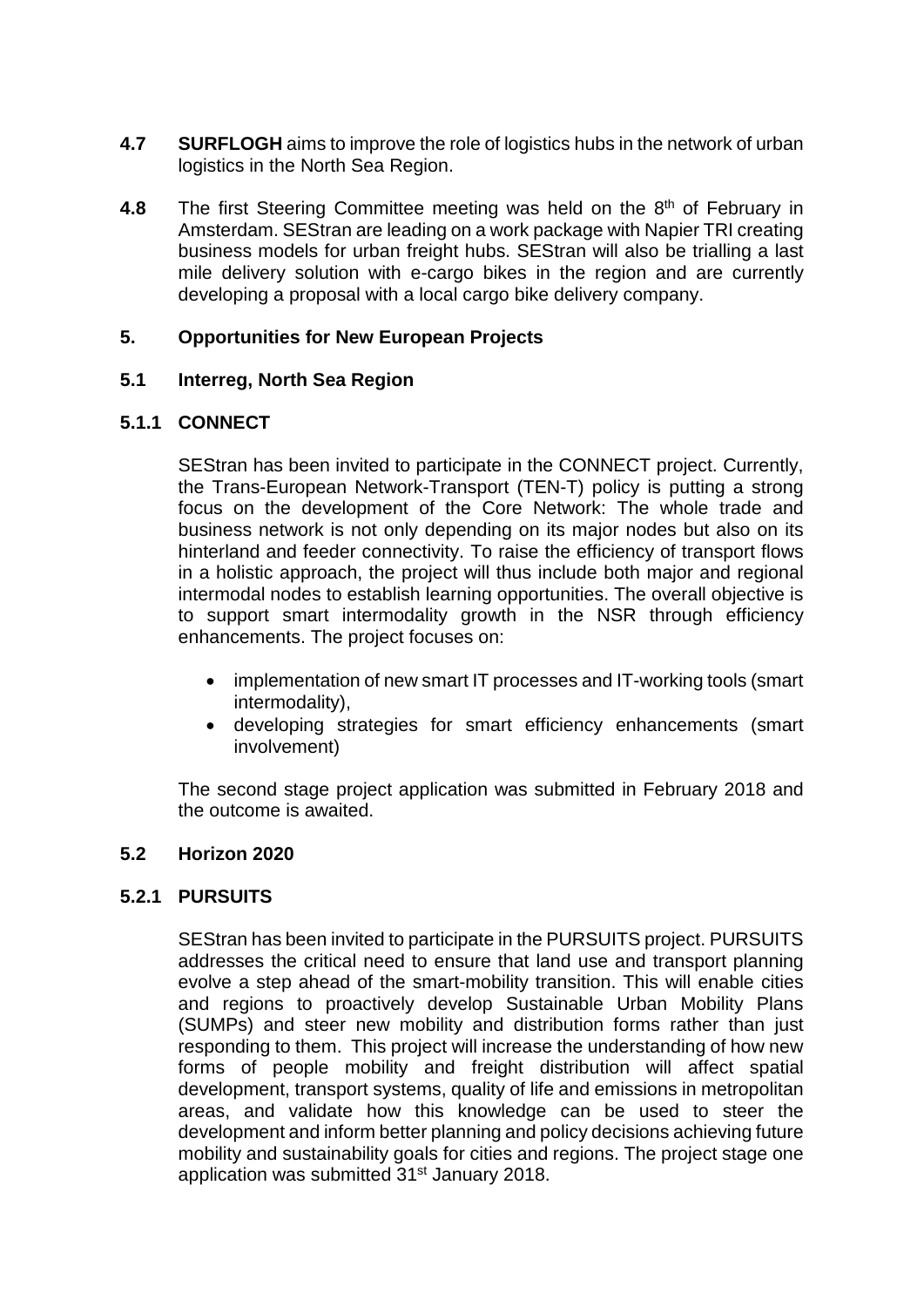## **5.2.2 POLIS IN ACTION**

The aim of this project is to develop a methodology and framework for the assessment of sustainable urban mobility interventions. This framework will produce new, practice-based knowledge capable of assisting policy makers to become more responsive to new forms of mobility solutions and allow mobility plans to adapt to changing urban mobility patterns. The first-round bid was submitted on the 31<sup>st</sup> of January 2018

# **5.2.3 INSTINCT**

**5.2.4** Napier TRI have decided not to progress a second bid due to a lack of sufficient partners. The INSTINCT project may be submitted for a future call.

### **6. Further Initiatives**

## **6.1 Can Do Innovation Challenge Fund**

- **6.1.1** SEStran submitted two Expressions of Interest to the Second call of the 'Can Do' Innovation Challenge Fund. These included further development of the Thistle Assistance Card and a project looking at ways to report defects whilst on the daily commute.
- **6.1.2** SEStran have successfully been invited to stage two of the challenge for its proposal regarding the Thistle Assistance Card. Unfortunately, the defect reporting project was unsuccessful.

#### **6.2 Hate Crime**

**6.2.1** West Lothian, Clackmannanshire and Fife Councils have agreed to pilot the regional hate crime transport charter. A questionnaire was sent to transport operators, with 89% of those that responded stating that they would like to be involved in the charter's development. SEStran is currently working with Police Scotland, Transport Scotland and Disability Equality Scotland to progress the charter. It is proposed that we carry out consultative activities with equality groups to find out their views.

## **6.3 yTravel**

**6.3.1** yTravel was formally launched in January 2018. Young Scot are currently looking for youth groups who are interested in getting their young people involved in shaping the future of transport in Scotland to work through Regional Design Teams from City of Edinburgh, Clackmannanshire, Fife and Midlothian. Young Scot and SEStran are also developing questions for a national transport survey for young people.

## **6.4 X-Route: Star Paths**